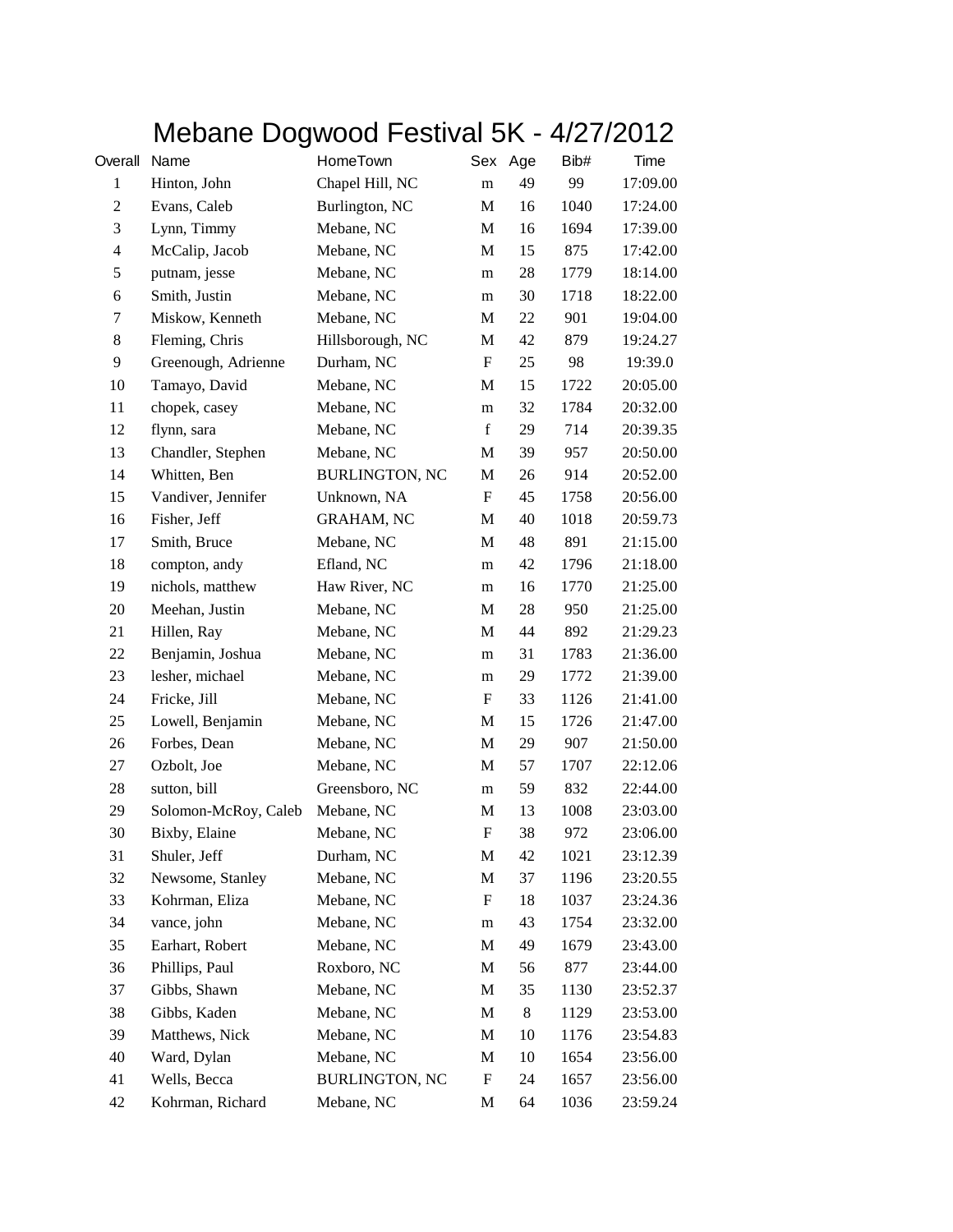| 43 | Leon, Peter           | <b>GRAHAM, NC</b>     | M                         | 55 | 1741 | 23:59.24 |
|----|-----------------------|-----------------------|---------------------------|----|------|----------|
| 44 | Keeler, Courtney      | Mebane, NC            | $\boldsymbol{\mathrm{F}}$ | 11 | 1156 | 24:07.24 |
| 45 | glancy, aaron         | Mebane, NC            | M                         | 34 | 990  | 24:15.24 |
| 46 | Maxim, Jeff           | Mebane, NC            | M                         | 41 | 936  | 24:19.24 |
| 47 | Allred, Tristan       | Mebane, NC            | M                         | 9  | 1079 | 24:20.02 |
| 48 | Austin, Allyson       | <b>BURLINGTON, NC</b> | $\boldsymbol{\mathrm{F}}$ | 36 | 905  | 24:21.75 |
| 49 | Burke, Alex           | Mebane, NC            | $\mathbf M$               | 11 | 1095 | 24:24.26 |
| 50 | pineda, adrian        | <b>GRAHAM, NC</b>     | m                         | 9  | 673  | 24:29.55 |
| 51 | Weber, Adam           | Mebane, NC            | M                         | 12 | 1656 | 24:45.38 |
| 52 | Shotwell, John        | Hillsborough, NC      | $\mathbf M$               | 35 | 911  | 24:45.54 |
| 53 | Delk, Bethany         | <b>GRAHAM, NC</b>     | $\mathbf{F}$              | 28 | 1735 | 24:50.45 |
| 54 | hairford, tanner      | King, NC              | M                         | 28 | 920  | 24:51.44 |
| 55 | parker, nick          | Pittsboro, NC         | m                         | 47 | 1786 | 25:02.59 |
| 56 | Dickens, David        | Mebane, NC            | M                         | 54 | 1678 | 25:09.59 |
| 57 | DeHart, David         | Raleigh, NC           | M                         | 50 | 1712 | 25:14.59 |
| 58 | Hicks, Tyrik          | Durham, NC            | M                         | 22 | 1004 | 25:17.59 |
| 59 | Lyon, Brandon         | Ronda, NC             | M                         | 24 | 1026 | 25:22.59 |
| 60 | Hughes, Gavin         | Mebane, NC            | $\mathbf M$               | 10 | 1147 | 25:29.59 |
| 61 | Weber, Tom            | Mebane, NC            | M                         | 41 | 1731 | 25:33.59 |
| 62 | Rogers, Jason         | Mebane, NC            | $\mathbf M$               | 35 | 1764 | 25:34.59 |
| 63 | Ryan, Joseph          | Reidsville, NC        | M                         | 11 | 1623 | 25:41.59 |
| 64 | Rush, Amy             | Mebane, NC            | F                         | 11 | 1621 | 25:43.21 |
| 65 | Fleming, Bennett      | Hillsborough, NC      | M                         | 10 | 687  | 25:43.59 |
| 66 | Ferguson, Atticus     | Mebane, NC            | M                         | 13 | 1680 | 25:44.87 |
| 67 | Fleming, Andrea       | Hillsborough, NC      | F                         | 41 | 880  | 25:48.28 |
| 68 | hawks, luke           | Mebane, NC            | m                         | 11 | 1767 | 25:51.28 |
| 69 | jacobs, diane         | <b>BURLINGTON, NC</b> | $\mathbf f$               | 53 | 1757 | 25:56.57 |
| 70 | burns, mackenzie      | Mebane, NC            | $\mathbf f$               | 12 | 646  | 26:00.20 |
| 71 | Guerrieri Jr., Thomas | Summerfield, NC       | M                         | 39 | 889  | 26:04.20 |
| 72 | Meeks, James          | Mebane, NC            | M                         | 42 | 903  | 26:05.95 |
| 73 | Davis, Stan           | Haw River, NC         | M                         | 41 | 1110 | 26:13.58 |
| 74 | Obenshain, Cedelia    | Hillsborough, NC      | F                         | 10 | 1729 | 26:17.82 |
| 75 | loy, robert           | Mebane, NC            | m                         | 43 | 715  | 26:23.14 |
| 76 | H, Julie              | High Point, NC        | F                         | 33 | 881  | 26:25.14 |
| 77 | Myers, Valerie        | Burlington, NC        | F                         | 45 | 973  | 26:44.14 |
| 78 | Henry, Lesley         | <b>BURLINGTON, NC</b> | F                         | 40 | 1012 | 26:45.14 |
| 79 | Fairchild, Tony       | Mebane, NC            | M                         | 33 | 1720 | 26:45.14 |
| 80 | Dixon, Michelle       | <b>GRAHAM, NC</b>     | $\boldsymbol{\mathrm{F}}$ | 26 | 1053 | 26:46.14 |
| 81 | Baba, Kapila          | Hillsborough, NC      | M                         | 13 | 1667 | 26:46.14 |
| 82 | Squire, Megan         | Gibsonville, NC       | F                         | 39 | 1698 | 26:47.14 |
| 83 | aiello, matt          | Snow Camp, NC         | m                         | 28 | 1776 | 26:49.14 |
| 84 | Graham, Kyle          | WAKE FOREST, NC       | M                         | 9  | 1683 | 26:51.80 |
| 85 | Rankin, Stephanie     | Mebane, NC            | $\boldsymbol{\mathrm{F}}$ | 57 | 943  | 26:57.32 |
| 86 | Johnston, Jack        | Mebane, NC            | M                         | 8  | 1153 | 27:00.32 |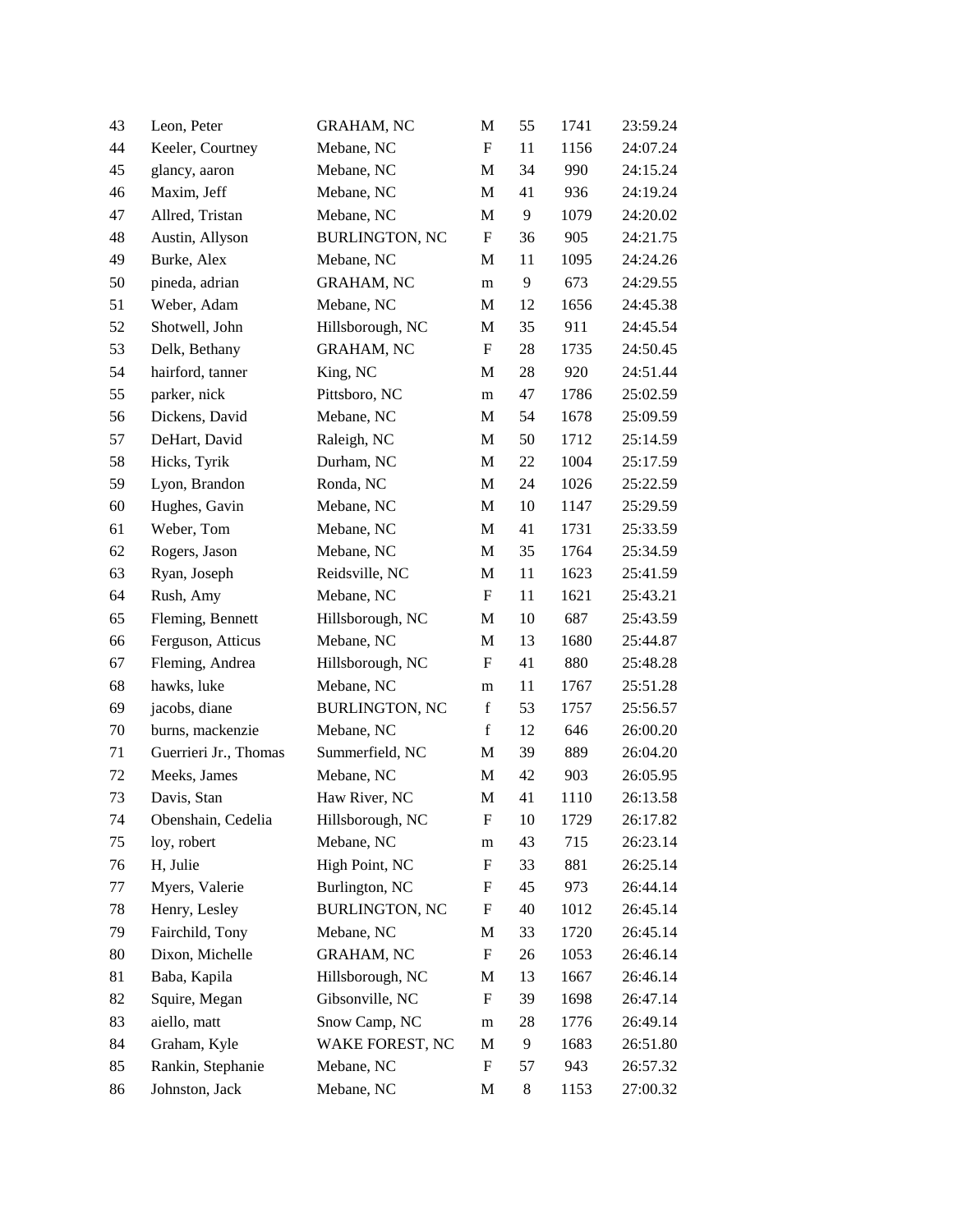| 87  | Walker, David                     | Mebane, NC            | M                         | 37    | 994  | 27:03.32 |
|-----|-----------------------------------|-----------------------|---------------------------|-------|------|----------|
| 88  | Mah, Nathan                       | Durham, NC            | M                         | 33    | 1716 | 27:16.32 |
| 89  | burns, travis                     | Mebane, NC            | m                         | 42    | 662  | 27:23.06 |
| 90  | Chandler, Seth                    | Mebane, NC            | M                         | 10    | 958  | 27:23.27 |
| 91  | Bryant, Austin                    | Mebane, NC            | M                         | 10    | 1092 | 27:25.98 |
| 92  | stanley, matthew                  | Mebane, NC            | m                         | 11    | 1765 | 27:26.42 |
| 93  | Miller, Benjamin                  | Hillsborough, NC      | M                         | 14    | 1737 | 27:27.58 |
| 94  | Miller, Braxton                   | Mebane, NC            | M                         | 9     | 1183 | 27:28.47 |
| 95  | Raggett, Emmett                   | Mebane, NC            | M                         | 10    | 1609 | 27:28.47 |
| 96  | Calhoun, Linh                     | Chapel Hill, NC       | F                         | 43    | 1675 | 27:31.72 |
| 97  | Isley, Jake                       | Mebane, NC            | M                         | 10    | 1151 | 27:37.65 |
| 98  | fields, amanda                    | Burlington, NC        | f                         | 13    | 1035 | 27:44.65 |
| 99  | lindsey, will                     | Mebane, NC            | m                         | 36    | 700  | 27:46.65 |
| 100 | Swanson, Gunnar                   | Mebane, NC            | M                         | 8     | 1642 | 27:54.61 |
| 101 | Levinthal, Erin                   | Haw River, NC         | F                         | 35    | 1166 | 27:55.66 |
| 102 | Hemmerdinger, Katrina             | Hillsborough, NC      | F                         | 47    | 890  | 27:57.66 |
| 103 | Dickerson, Jordan                 | CARY, NC              | F                         | 28    | 924  | 28:00.02 |
| 104 | Bronson, Samuel                   | Mebane, NC            | M                         | 68    | 1673 | 28:00.24 |
| 105 | woodall, edward                   | Mebane, NC            | m                         | 44    | 1773 | 28:00.37 |
| 106 | Ray, Kenny                        | Raleigh, NC           | M                         | 60    | 976  | 28:06.68 |
| 107 | bartis, jean                      | Mebane, NC            | $\mathbf f$               | 52    | 1738 | 28:13.68 |
| 108 | Raggett, Tara                     | Mebane, NC            | F                         | 42    | 1610 | 28:14.38 |
| 109 | lynch, andy                       | Haw River, NC         | m                         | 35    | 483  | 28:21.44 |
| 110 | Printz, Sean                      | Julian, NC            | M                         | 28    | 985  | 28:21.44 |
| 111 | sutton, susan                     | Greensboro, NC        | $\mathbf f$               | 56    | 831  | 28:23.44 |
| 112 | Hicks, Hunter                     | Mebane, NC            | M                         | $8\,$ | 1143 | 28:32.19 |
| 113 | Florence, Ron                     | <b>BURLINGTON, NC</b> | M                         | 61    | 909  | 28:32.68 |
| 114 | Larue, Shane                      | Mebane, NC            | M                         | $8\,$ | 1162 | 28:35.24 |
| 115 | Koch, Kristine                    | Chaffee, NY           | F                         | 22    | 1020 | 28:46.91 |
| 116 | Solomon-McRoy, Marissa Mebane, NC |                       | F                         | 16    | 1009 | 28:48.85 |
| 117 | Hansen, Marci                     | Durham, NC            | $\boldsymbol{\mathrm{F}}$ | 33    | 1686 | 28:49.04 |
| 118 | kirkland, doug                    | Mebane, NC            | m                         | 25    | 740  | 28:50.02 |
| 119 | Green, Sebastian                  | Mebane, NC            | M                         | 10    | 1134 | 28:51.67 |
| 120 | Weeks, Kenneth                    | Mebane, NC            | M                         | 45    | 1702 | 28:52.69 |
| 121 | Graham, Michael                   | WAKE FOREST, NC       | M                         | 39    | 1684 | 28:54.25 |
| 122 | Johnston, Avonlea                 | Mebane, NC            | F                         | 9     | 1152 | 28:54.59 |
| 123 | Shively, Hannah                   | Raleigh, NC           | F                         | 28    | 1033 | 28:55.92 |
| 124 | Johnston, Laura                   | Mebane, NC            | F                         | 36    | 1154 | 28:56.31 |
| 125 | Rogers, Jacob                     | Cedar Grove, NC       | M                         | 13    | 1689 | 28:56.67 |
| 126 | Allen, Andrea                     | Mebane, NC            | F                         | 30    | 1719 | 28:59.47 |
| 127 | Snead, Autumn                     | Mebane, NC            | $\boldsymbol{\mathrm{F}}$ | 21    | 142  | 29:01.78 |
| 128 | Baird, Grace                      | Durham, NC            | F                         | 30    | 913  | 29:02.33 |
| 129 | joyce, stephen                    | Mebane, NC            | ${\rm m}$                 | 38    | 235  | 29:02.90 |
| 130 | Popolizio, Dawn                   | Mebane, NC            | F                         | 41    | 1069 | 29:03.90 |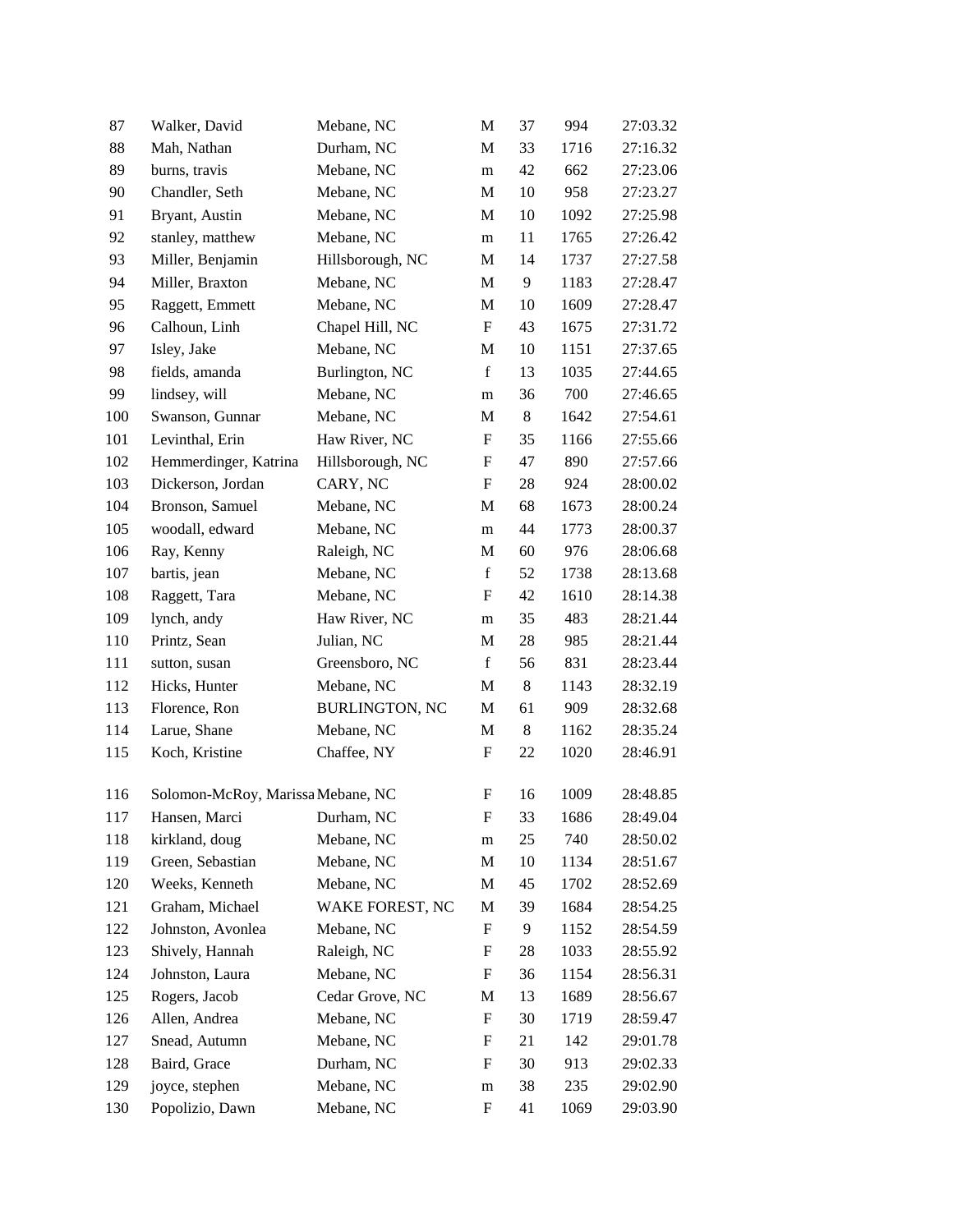| 131 | Allen, Vielka      | Mebane, NC            | $\boldsymbol{\mathrm{F}}$ | 34      | 1665 | 29:04.76 |
|-----|--------------------|-----------------------|---------------------------|---------|------|----------|
| 132 | Warren, Jennifer   | Efland, NC            | F                         | 32      | 1077 | 29:06.76 |
| 133 | Hubner, Bruno      | <b>BURLINGTON, NC</b> | M                         | 18      | 896  | 29:09.08 |
| 134 | Evans, Arbie       | Mebane, NC            | M                         | 40      | 931  | 29:14.85 |
| 135 | Shuler, Luke       | Durham, NC            | M                         | 13      | 983  | 29:16.85 |
| 136 | lawrence, macon    | Mebane, NC            | m                         | 11      | 1789 | 29:19.85 |
| 137 | Evans, Andrew      | Mebane, NC            | M                         | 7       | 1119 | 29:20.85 |
| 138 | morton, gavyn      | Mebane, NC            | m                         | 10      | 64   | 29:22.85 |
| 139 | Ruckart, Cody      | Mebane, NC            | M                         | 13      | 1709 | 29:24.73 |
| 140 | Lawrence, Nick     | Mebane, NC            | M                         | 9       | 1163 | 29:26.85 |
| 141 | Mayle, John        | Mebane, NC            | M                         | 10      | 1178 | 29:27.12 |
| 142 | Reilly, Joe        | Hillsborough, NC      | M                         | 12      | 1019 | 29:30.55 |
| 143 | choim, alex        | <b>GRAHAM, NC</b>     | m                         | $\,8\,$ | 1761 | 29:32.57 |
| 144 | Ashby, Beth        | Mebane, NC            | F                         | 51      | 1034 | 29:38.57 |
| 145 | wessell, laura     | Hillsborough, NC      | $\mathbf f$               | 43      | 1739 | 29:39.57 |
| 146 | Phillips, Nathan   | Mebane, NC            | M                         | 23      | 966  | 29:45.57 |
| 147 | smith, patricia    | greensboro, NC        | $\mathbf f$               | 68      | 854  | 29:54.57 |
| 148 | Boone, Joan        | Efland, NC            | F                         | 59      | 1031 | 30:09.39 |
| 149 | Shotwell, Jeannnie | Hillsborough, NC      | F                         | 36      | 1074 | 30:10.58 |
| 150 | Widderich, Allison | Mebane, NC            | $\mathbf F$               | 11      | 939  | 30:12.65 |
| 151 | Snyder, McKenna    | Mebane, NC            | $\mathbf F$               | 11      | 947  | 30:12.65 |
| 152 | Snyder, Rodney     | Mebane, NC            | M                         | 40      | 946  | 30:13.63 |
| 153 | Holcombe, Tracy    | Franklinton, NC       | $\boldsymbol{\mathrm{F}}$ | 37      | 1688 | 30:15.27 |
| 154 | Graham, Charles    | Burlington, NC        | M                         | 66      | 1682 | 30:16.19 |
| 155 | Allred, Jerry      | Elon, NC              | M                         | 47      | 1028 | 30:20.06 |
| 156 | Allred, Lori       | Elon, NC              | $\boldsymbol{\mathrm{F}}$ | 48      | 1029 | 30:20.71 |
| 157 | Ruckart, Dylan     | Mebane, NC            | M                         | 11      | 1710 | 30:23.95 |
| 158 | Frahm, Tori        | Whitsett, NC          | ${\bf F}$                 | 9       | 960  | 30:28.04 |
| 159 | Smith, Beverly     | Mebane, NC            | F                         | 41      | 894  | 30:29.11 |
| 160 | Childs, Grace      | Bahama, NC            | F                         | 12      | 1706 | 30:31.35 |
| 161 | Gomez, Kaitlyn     | Mebane, NC            | F                         | 10      | 1131 | 30:36.25 |
| 162 | Travers, Elizabeth | <b>BURLINGTON, NC</b> | F                         | 30      | 1727 | 30:38.04 |
| 163 | justice, kalynn    | Burlington, NC        | $\mathbf f$               | 15      | 770  | 30:38.04 |
| 164 | Bevis, Jordan      | Mebane, NC            | M                         | 9       | 1087 | 30:39.15 |
| 165 | Smith, Kristin     | Mebane, NC            | F                         | 37      | 1011 | 30:40.04 |
| 166 | Widderich, Kevin   | Mebane, NC            | M                         | 41      | 938  | 30:44.10 |
| 167 | morton, cooper     | Mebane, NC            | m                         | 9       | 125  | 30:49.68 |
| 168 | Brouwer, Anneke    | Mebane, NC            | F                         | 10      | 1090 | 30:53.91 |
| 169 | bridges, lauren    | Snow Camp, NC         | F                         | 35      | 998  | 30:56.16 |
| 170 | Ferguson, Kim      | Mebane, NC            | F                         | 44      | 1055 | 30:59.76 |
| 171 | Hubner, Melissa    | BURLINGTON, NC        | F                         | 15      | 897  | 31:00.11 |
| 172 | Barger, Traci      | Mebane, NC            | F                         | 42      | 1047 | 31:00.92 |
| 173 | Frahm, Susan       | Whitsett, NC          | F                         | 40      | 959  | 31:06.98 |
| 174 | Ladd, Emily        | Mebane, NC            | F                         | 34      | 1692 | 31:08.92 |
|     |                    |                       |                           |         |      |          |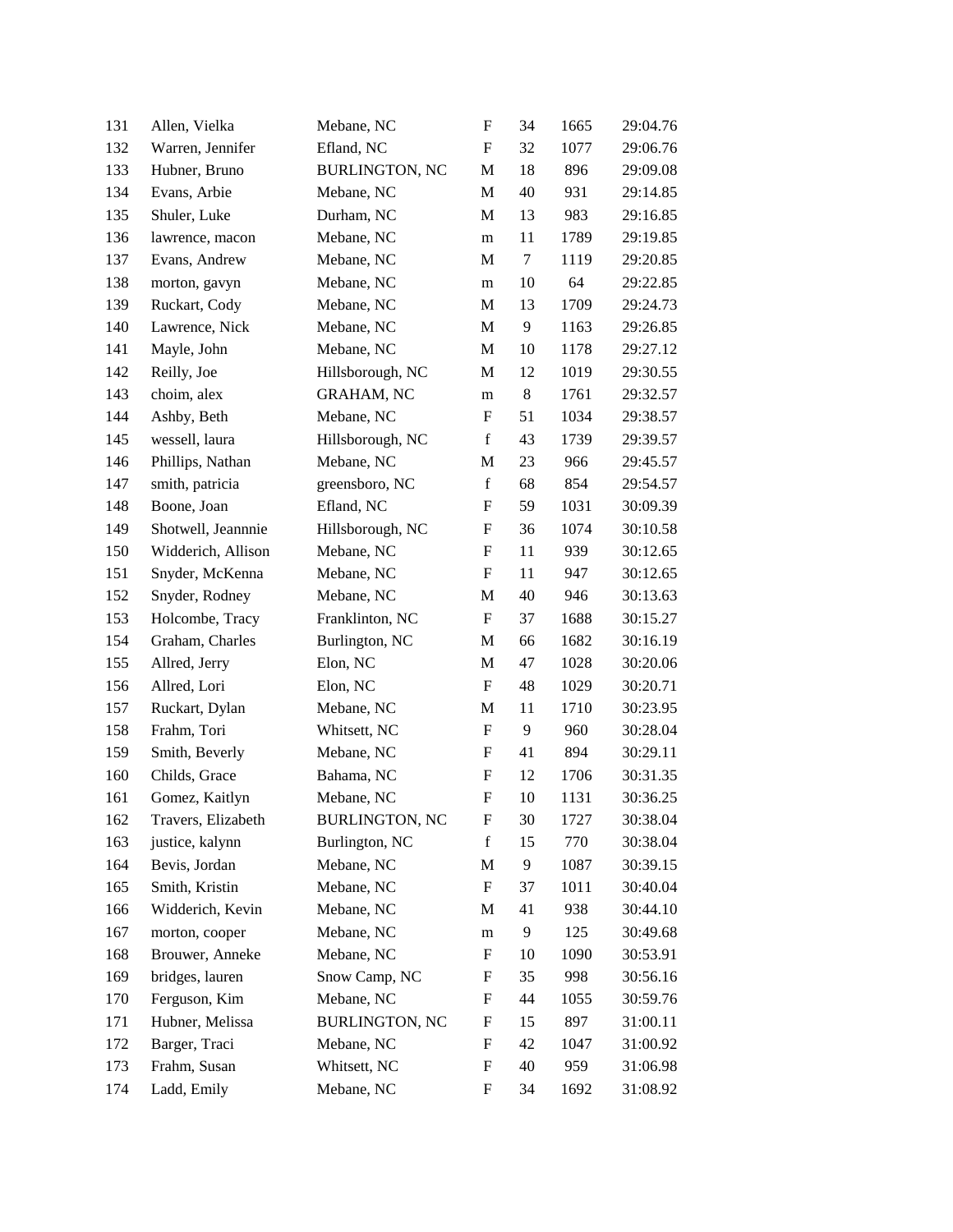| 175 | raggett, casey        | Mebane, NC            | $\mathbf f$               | 12      | 1760 | 31:10.11 |
|-----|-----------------------|-----------------------|---------------------------|---------|------|----------|
| 176 | Ellison, Kristy       | Mebane, NC            | F                         | 37      | 899  | 31:10.43 |
| 177 | Bates, Dawn           | Garner, NC            | $\boldsymbol{\mathrm{F}}$ | 41      | 873  | 31:11.07 |
| 178 | Curasi, Cole          | Mebane, NC            | M                         | 12      | 1106 | 31:12.27 |
| 179 | London, Christian     | Mebane, NC            | M                         | 10      | 1169 | 31:14.49 |
| 180 | Littlejohn, Heather   | Mebane, NC            | $\boldsymbol{\mathrm{F}}$ | 19      | 1063 | 31:28.90 |
| 181 | Rutledge, Nathan      | Mebane, NC            | M                         | 12      | 929  | 31:31.88 |
| 182 | Gunter, Jennifer      | <b>BURLINGTON, NC</b> | F                         | 35      | 1058 | 31:32.07 |
| 183 | glancy, ava           | Mebane, NC            | F                         | 9       | 991  | 31:43.37 |
| 184 | hinshaw, parker       | DURHAM, NC            | m                         | 7       | 1743 | 31:53.01 |
| 185 | Lategan, Jonathan     | Chapel Hill, NC       | M                         | 23      | 1713 | 31:53.22 |
| 186 | larenzo, al           | Gibsonville, NC       | m                         | 30      | 845  | 31:54.86 |
| 187 | Teague, Misty         | <b>BURLINGTON, NC</b> | F                         | 36      | 1007 | 31:58.01 |
| 188 | Snyder, Kierstan      | Mebane, NC            | F                         | 23      | 1715 | 31:58.19 |
| 189 | Pentoney, Ryan        | Mebane, NC            | M                         | 29      | 1714 | 31:58.47 |
| 190 | Rogers, Lori          | Cedar Grove, NC       | $\boldsymbol{\mathrm{F}}$ | 40      | 1693 | 31:58.81 |
| 191 | Straw, Sandra         | louisburg, NC         | F                         | 32      | 927  | 32:00.77 |
| 192 | Charlton-Wirth, Sonya | Hillsborough, NC      | F                         | 44      | 1101 | 32:02.48 |
| 193 | hinshaw, sara         | DURHAM, NC            | $\mathbf f$               | 39      | 1742 | 32:06.80 |
| 194 | Young, Grant          | Haw River, NC         | M                         | 7       | 1663 | 32:18.35 |
| 195 | Boyles, Cooper        | <b>GRAHAM, NC</b>     | M                         | $\,8\,$ | 1089 | 32:19.81 |
| 196 | Saunders, Pam         | Mebane, NC            | F                         | 48      | 1073 | 32:20.82 |
| 197 | Faulkner, River       | Mebane, NC            | M                         | 9       | 1122 | 32:25.78 |
| 198 | Widderich, Sarah      | Mebane, NC            | $\boldsymbol{\mathrm{F}}$ | 9       | 940  | 32:27.78 |
| 199 | Averette, Donald      | Mebane, NC            | M                         | 42      | 926  | 32:29.78 |
| 200 | sessoms, dean         | Mebane, NC            | m                         | 34      | 50   | 32:31.25 |
| 201 | Sessoms, Tyson        | Mebane, NC            | M                         | 7       | 1628 | 32:31.70 |
| 202 | Harris, Nathan        | Mebane, NC            | M                         | 10      | 1137 | 32:33.70 |
| 203 | Burdeshaw, Joseph     | Mebane, NC            | M                         | 9       | 1093 | 32:34.70 |
| 204 | compton, bennett      | Efland, NC            | m                         | 13      | 1794 | 32:35.70 |
| 205 | Funk, Hayley          | Efland, NC            | F                         | 11      | 1005 | 32:39.70 |
| 206 | Martin, Andrea        | Mebane, NC            | F                         | 32      | 1723 | 32:42.70 |
| 207 | Privette, Emily       | Mebane, NC            | F                         | 33      | 910  | 32:44.70 |
| 208 | Thrasher, Chip        | Mebane, NC            | M                         | 8       | 1648 | 32:45.10 |
| 209 | Pettigrew, Kaila      | Mebane, NC            | F                         | 20      | 962  | 32:45.67 |
| 210 | Whitt, Steven         | Elon, NC              | M                         | 37      | 1000 | 32:49.89 |
| 211 | Whitt, Camey          | Elon, NC              | F                         | 40      | 999  | 32:50.41 |
| 212 | Tennant, Shannon      | <b>GRAHAM, NC</b>     | F                         | 38      | 1001 | 32:50.89 |
| 213 | haenal, greg          | <b>GRAHAM, NC</b>     | m                         | 47      | 1785 | 32:52.89 |
| 214 | mckinzie, paula       | Mebane, NC            | F                         | 41      | 971  | 32:53.99 |
| 215 | lynch, sheryl         | Haw River, NC         | $\mathbf f$               | 31      | 242  | 32:58.98 |
| 216 | Tharrington, Nicholas | WAKE FOREST, NC       | M                         | 12      | 1699 | 32:59.77 |
| 217 | Pardini, Tara         | Elon, NC              | F                         | 41      | 1067 | 33:01.77 |
| 218 | Dedrick, Jessica      | Bahama, NC            | F                         | 32      | 1676 | 33:03.77 |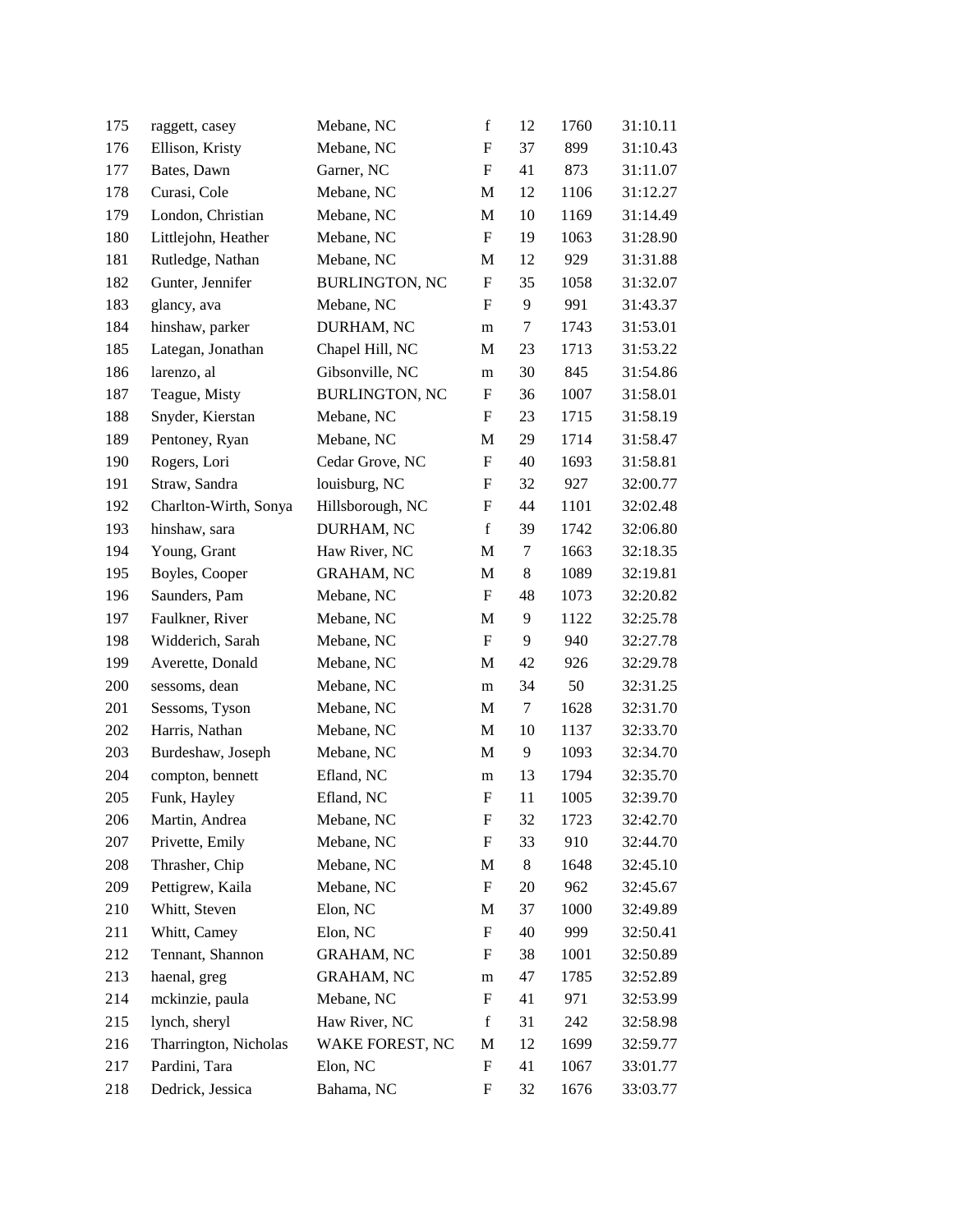| 219 | mcpheren, john    | Mebane, NC            | m                         | 40    | 805  | 33:04.74 |
|-----|-------------------|-----------------------|---------------------------|-------|------|----------|
| 220 | Widderich, Molly  | Mebane, NC            | F                         | 6     | 941  | 33:04.77 |
| 221 | Barger, Caleb     | Haw River, NC         | M                         | 10    | 1085 | 33:05.77 |
| 222 | Johnson, Lisa     | Haw River, NC         | ${\bf F}$                 | 34    | 1691 | 33:07.89 |
| 223 | Greeson, Tina     | <b>GRAHAM, NC</b>     | F                         | 42    | 1685 | 33:08.84 |
| 224 | Van Buren, Lauren | Mebane, NC            | $\boldsymbol{\mathrm{F}}$ | 32    | 1076 | 33:10.33 |
| 225 | Stanley, Lisa     | Mebane, NC            | F                         | 44    | 1075 | 33:12.77 |
| 226 | Rice, Tammy       | Mebane, NC            | F                         | 46    | 1072 | 33:12.93 |
| 227 | Walker, Kenan     | Mebane, NC            | M                         | 10    | 1652 | 33:12.99 |
| 228 | Gibbs, Danielle   | Mebane, NC            | $\boldsymbol{\mathrm{F}}$ | 34    | 1128 | 33:13.51 |
| 229 | Storey, Ethan     | Haw River, NC         | M                         | $8\,$ | 1641 | 33:15.88 |
| 230 | Cutler, Jamie     | <b>BURLINGTON, NC</b> | M                         | 24    | 1107 | 33:17.16 |
| 231 | McCarron, Caitlin | Carrboro, NC          | F                         | 28    | 1182 | 33:19.78 |
| 232 | Thrasher, Jimmy   | Mebane, NC            | M                         | 33    | 1649 | 33:21.78 |
| 233 | Langley, Anna     | Mebane, NC            | F                         | 11    | 1161 | 33:22.79 |
| 234 | Morrison, Reagan  | Mebane, NC            | M                         | $8\,$ | 1188 | 33:28.00 |
| 235 | Drake, April      | Cary, NC              | F                         | 29    | 1717 | 33:33.72 |
| 236 | Sampson, Dionne   | Mebane, NC            | F                         | 10    | 1625 | 33:33.72 |
| 237 | Taylor, MacKenzie | Mebane, NC            | F                         | $\,8$ | 1646 | 33:35.72 |
| 238 | Widderich, Amy    | Mebane, NC            | F                         | 41    | 937  | 33:39.72 |
| 239 | Vazquez, Brian    | Chesapeake, VA        | M                         | 46    | 974  | 33:42.22 |
| 240 | Toellen, Michael  | Efland, NC            | M                         | 40    | 987  | 33:52.74 |
| 241 | Solomon, Ilka     | Mebane, NC            | F                         | 38    | 1010 | 33:53.93 |
| 242 | Coble, Beth       | Mebane, NC            | $\boldsymbol{F}$          | 42    | 1050 | 33:54.68 |
| 243 | Harrington, Jerry | Chapel Hill, NC       | M                         | 55    | 876  | 33:56.74 |
| 244 | Carter, Edwin     | Haw River, NC         | M                         | 12    | 1099 | 33:57.38 |
| 245 | London, Darin     | Mebane, NC            | M                         | 40    | 963  | 33:58.74 |
| 246 | Jernigan, Miriam  | Mebane, NC            | F                         | 57    | 1690 | 34:00.55 |
| 247 | Bowland, Keith    | Burlington, NC        | M                         | 57    | 1669 | 34:00.55 |
| 248 | Griffin, Jesse    | <b>GRAHAM, NC</b>     | M                         | 40    | 1766 | 34:08.07 |
| 249 | Muir, Tami        | Hillsborough, NC      | F                         | 26    | 1189 | 34:18.79 |
| 250 | Ratliffe, Sanaa   | Mebane, NC            | F                         | 9     | 1612 | 34:19.14 |
| 251 | Trivette, Kayla   | uNION gROVE, NC       | F                         | 22    | 1027 | 34:23.87 |
| 252 | Masdon, Robert    | Elon, NC              | M                         | 9     | 933  | 34:24.27 |
| 253 | frazier, seth     | Burlington, NC        | m                         | 8     | 664  | 34:25.87 |
| 254 | frazier, brad     | Burlington, NC        | m                         | 43    | 1748 | 34:26.87 |
| 255 | Miller, Nathaniel | Hillsborough, NC      | M                         | 14    | 1736 | 34:26.87 |
| 256 | Rice, Mandy       | Mebane, NC            | F                         | 23    | 1071 | 34:26.87 |
| 257 | Christie, Ericka  | Durham, NC            | F                         | 31    | 1799 | 34:27.87 |
| 258 | Phinney, Anna     | <b>BURLINGTON, NC</b> | $\boldsymbol{F}$          | 20    | 1017 | 34:28.87 |
| 259 | Linyear, Jerome   | Chapel Hill, NC       | M                         | 13    | 1734 | 34:33.87 |
| 260 | Balboni, Patricia | Greensboro, NC        | F                         | 60    | 1668 | 34:34.87 |
| 261 | Forbes, Merisuzan | Mebane, NC            | F                         | 38    | 906  | 34:35.87 |
| 262 | Glancy, Natalie   | Mebane, NC            | F                         | 30    | 1056 | 34:38.87 |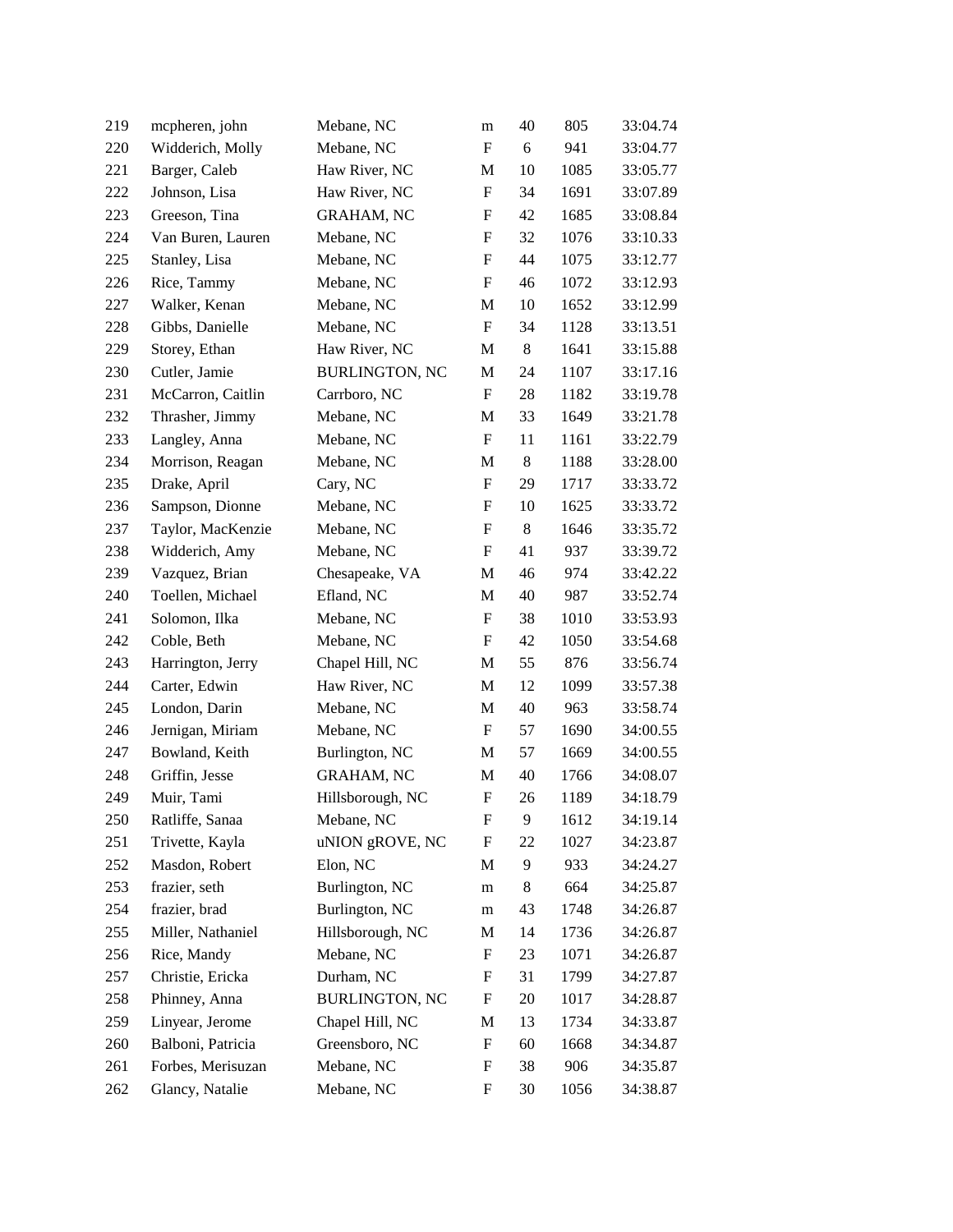| 263 | Hogan, Jodi        | <b>GRAHAM, NC</b>     | $\boldsymbol{\mathrm{F}}$ | 40    | 935  | 34:43.87 |
|-----|--------------------|-----------------------|---------------------------|-------|------|----------|
| 264 | Swain, Cassie      | Burlington, NC        | $\boldsymbol{\mathrm{F}}$ | 13    | 1025 | 34:43.87 |
| 265 | Ketcham, Caroline  | Mebane, NC            | $\boldsymbol{\mathrm{F}}$ | 37    | 1062 | 34:44.16 |
| 266 | Ray, Kathy         | Raleigh, NC           | F                         | 49    | 977  | 34:45.19 |
| 267 | christopher, erika | Burlington, NC        | $\mathbf f$               | 13    | 1746 | 34:45.87 |
| 268 | Nordh, Jordan      | Mebane, NC            | $\boldsymbol{\mathrm{F}}$ | 29    | 1065 | 34:49.31 |
| 269 | Price, Bobby       | Mebane, NC            | $\mathbf M$               | 51    | 1002 | 34:50.64 |
| 270 | daniels, carrie    | Greensboro, NC        | $\boldsymbol{\mathrm{F}}$ | 31    | 1003 | 34:52.64 |
| 271 | murphy, kendall    | Greensboro, NC        | $\mathbf f$               | 27    | 1797 | 34:52.64 |
| 272 | Lowe, Kristyn      | <b>BURLINGTON, NC</b> | F                         | 27    | 1725 | 34:53.64 |
| 273 | Cesar, Luisa       | <b>BURLINGTON, NC</b> | $\boldsymbol{\mathrm{F}}$ | 42    | 1049 | 34:58.61 |
| 274 | Hurley, Kate       | <b>GRAHAM, NC</b>     | F                         | 5     | 1150 | 34:58.97 |
| 275 | Linyear, Jamal     | Chapel Hill, NC       | $\mathbf M$               | 13    | 1733 | 34:59.61 |
| 276 | Whitt, Lynette     | Mebane, NC            | F                         | 30    | 945  | 35:13.61 |
| 277 | Duffy, Kathy       | CARY, NC              | F                         | 50    | 898  | 35:21.23 |
| 278 | Martin, Beverly    | <b>BURLINGTON, NC</b> | $\boldsymbol{\mathrm{F}}$ | 49    | 954  | 35:29.44 |
| 279 | Williams, Julie    | Chapel Hill, NC       | F                         | 33    | 982  | 35:30.92 |
| 280 | Evans, Katie       | Mebane, NC            | $\boldsymbol{\mathrm{F}}$ | 10    | 932  | 35:44.80 |
| 281 | Pettigrew, Jarrett | Mebane, NC            | F                         | 10    | 952  | 35:45.06 |
| 282 | Curasi, Beth       | Mebane, NC            | F                         | 42    | 1105 | 35:47.06 |
| 283 | Houston, Lee       | Mebane, NC            | $\mathbf M$               | 36    | 1721 | 35:49.06 |
| 284 | Brandt, Julie      | Mebane, NC            | F                         | 39    | 1671 | 35:55.06 |
| 285 | Hughes, Dana       | Snow Camp, NC         | $\boldsymbol{\mathrm{F}}$ | 37    | 1006 | 35:57.06 |
| 286 | hawkins, derrick   | Mebane, NC            | m                         | 41    | 717  | 36:00.06 |
| 287 | Deacon, James      | Mebane, NC            | $\mathbf M$               | $8\,$ | 1111 | 36:04.09 |
| 288 | Pettigrew, Robyn   | Mebane, NC            | $\boldsymbol{\mathrm{F}}$ | 39    | 951  | 36:05.86 |
| 289 | Boyer, Emma        | Mebane, NC            | $\mathbf f$               | 28    | 1782 | 36:14.02 |
| 290 | bradford, karen    | Mebane, NC            | $\mathbf f$               | 43    | 840  | 36:16.73 |
| 291 | nissen, steph      | Unknown, NA           | $\mathbf f$               | 44    | 839  | 36:16.73 |
| 292 | Perez, Eileen      | Mebane, NC            | F                         | 39    | 887  | 36:21.39 |
| 293 | Dixon, Caitlyn     | Mebane, NC            | F                         | 26    | 1052 | 36:21.73 |
| 294 | Gonzalez, Alecia   | Mebane, NC            | F                         | 10    | 1132 | 36:22.65 |
| 295 | johnson, tracy     | <b>GRAHAM, NC</b>     | $\mathbf f$               | 46    | 641  | 36:25.80 |
| 296 | Poteat, Noah       | Mebane, NC            | M                         | 8     | 1604 | 36:32.48 |
| 297 | Palone, Brad       | Haw River, NC         | M                         | 37    | 1695 | 36:33.92 |
| 298 | Foushee, Austin    | <b>GRAHAM, NC</b>     | M                         | 9     | 1032 | 36:34.49 |
| 299 | Pergerson, Gina    | Durham, NC            | F                         | 49    | 895  | 36:45.77 |
| 300 | Kelly, Ty          | Mebane, NC            | $\mathbf M$               | 9     | 1158 | 36:45.77 |
| 301 | Hicks, Marsha      | Burlington, NC        | F                         | 32    | 1687 | 36:47.84 |
| 302 | Williams, Jim      | greensboro, NC        | M                         | 47    | 997  | 36:51.53 |
| 303 | Reall, Jennifer    | Greensboro, NC        | F                         | 47    | 934  | 37:01.36 |
| 304 | Deacon, Brandy     | Mebane, NC            | F                         | 33    | 975  | 37:04.24 |
| 305 | Pruitt, Sophia     | Mebane, NC            | F                         | 8     | 1608 | 37:04.60 |
| 306 | Robertson, Colton  | Mebane, NC            | M                         | 8     | 1620 | 37:05.41 |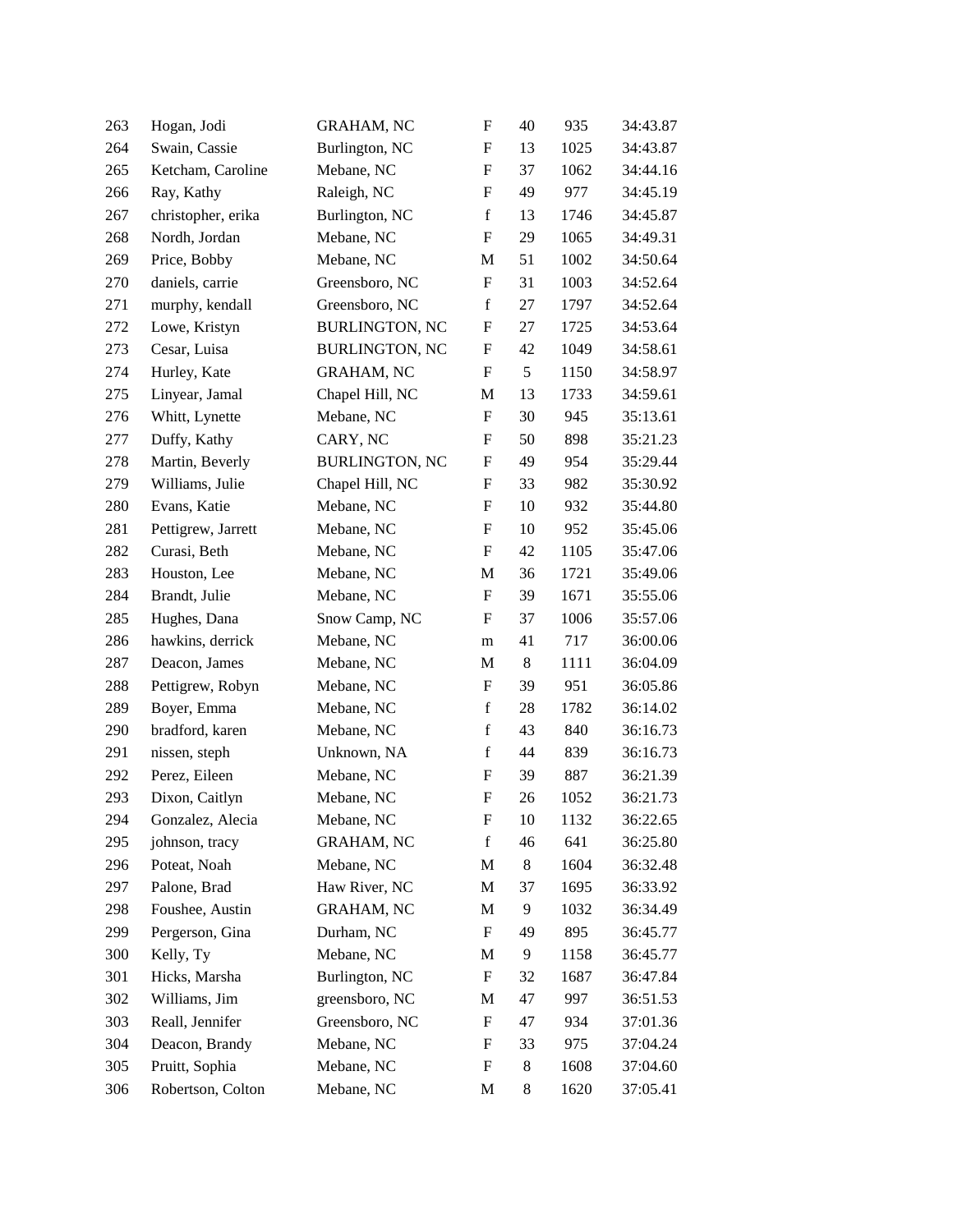| 307 | Robertson, Ritchie  | Mebane, NC            | M                         | 40      | 1696 | 37:05.45 |
|-----|---------------------|-----------------------|---------------------------|---------|------|----------|
| 308 | Young, Jordan       | Haw River, NC         | F                         | 10      | 1664 | 37:10.27 |
| 309 | Lawson, Morgan      | Mebane, NC            | F                         | 11      | 1165 | 37:11.62 |
| 310 | Evans, Jennifer     | Mebane, NC            | F                         | 39      | 930  | 37:18.19 |
| 311 | atkinson, sarah     | DURHAM, NC            | $\mathbf f$               | 45      | 1756 | 37:18.60 |
| 312 | Burger, Michelle    | Hillsborough, NC      | $\boldsymbol{\mathrm{F}}$ | 29      | 874  | 37:19.41 |
| 313 | Fahey, Maja         | Mebane, NC            | $\mathbf f$               | 43      | 1705 | 37:21.81 |
| 314 | Capps, Erin         | Mebane, NC            | F                         | 34      | 908  | 37:27.44 |
| 315 | Westbrook, Lori     | Efland, NC            | F                         | 32      | 1703 | 37:30.44 |
| 316 | badstein, ashley    | Efland, NC            | $\mathbf f$               | 14      | 1751 | 37:30.44 |
| 317 | Ryan, Samuel        | Reidsville, NC        | M                         | $\,8\,$ | 1624 | 37:38.65 |
| 318 | Burlason, Rebekah   | Greensboro, NC        | F                         | 21      | 916  | 37:44.76 |
| 319 | Walker, Julia       | Mebane, NC            | F                         | 11      | 995  | 37:53.42 |
| 320 | Obenshain, Kathryn  | Hillsborough, NC      | F                         | 12      | 1728 | 37:57.92 |
| 321 | Lawson, Madelyn     | Mebane, NC            | F                         | 9       | 1164 | 37:58.92 |
| 322 | Garrison, Giobann   | Mebane, NC            | M                         | 6       | 1127 | 38:02.80 |
| 323 | Toellen, Charlene   | Efland, NC            | F                         | 36      | 986  | 38:04.42 |
| 324 | Struchen, Paige     | Mebane, NC            | F                         | 9       | 949  | 38:09.17 |
| 325 | Pettigrew, Aimee    | Mebane, NC            | F                         | 37      | 948  | 38:09.22 |
| 326 | Stone, Dana         | Mebane, NC            | F                         | 32      | 961  | 38:12.89 |
| 327 | Hardister, Landon   | Mebane, NC            | M                         | $\,8\,$ | 1136 | 38:14.43 |
| 328 | Henry, Robert       | <b>BURLINGTON, NC</b> | M                         | 6       | 1014 | 38:17.70 |
| 329 | Staudt, Valerie     | toms river, NJ        | $\boldsymbol{\mathrm{F}}$ | 50      | 904  | 38:17.70 |
| 330 | compton, gavin      | Efland, NC            | m                         | 9       | 1795 | 38:18.13 |
| 331 | Hairford, Amber     | King, NC              | F                         | 27      | 921  | 38:21.67 |
| 332 | parker, donna       | Pittsboro, NC         | $\mathbf f$               | 57      | 1787 | 38:24.89 |
| 333 | Sichi, Romy         | Mebane, NC            | F                         | 9       | 1629 | 38:27.69 |
| 334 | Henry, Patrick      | <b>BURLINGTON, NC</b> | M                         | 40      | 1013 | 38:31.52 |
| 335 | Cannady, Amy        | Snow Camp, NC         | F                         | 31      | 1048 | 38:32.52 |
| 336 | Hennessy, Monica    | <b>BURLINGTON, NC</b> | F                         | 33      | 882  | 38:33.52 |
| 337 | Cox, Katie          | Apex, NC              | $\boldsymbol{\mathrm{F}}$ | 31      | 884  | 38:34.31 |
| 338 | Ballard, Kara       | BURLINGTON, NC        | F                         | 42      | 883  | 38:34.52 |
| 339 | Armfield, Christina | <b>BURLINGTON, NC</b> | F                         | 31      | 885  | 38:35.09 |
| 340 | Marks, Christopher  | <b>GRAHAM, NC</b>     | M                         | 32      | 967  | 38:39.35 |
| 341 | Marks, Emily        | <b>GRAHAM, NC</b>     | F                         | 32      | 968  | 38:39.46 |
| 342 | isabella, vincent   | Mebane, NC            | m                         | 45      | 1753 | 38:45.40 |
| 343 | Isabella, Dawn      | Mebane, NC            | F                         | 45      | 902  | 38:45.44 |
| 344 | Brown, Sandra       | <b>GRAHAM, NC</b>     | F                         | 56      | 915  | 38:46.19 |
| 345 | Rutledge, Melissa   | Mebane, NC            | F                         | 33      | 928  | 38:50.23 |
| 346 | Walker, Christie    | Mebane, NC            | F                         | 37      | 993  | 38:50.27 |
| 347 | Proctor, Sue        | Mebane, NC            | F                         | 63      | 1070 | 38:59.15 |
| 348 | Atwater, Debby      | Durham, NC            | F                         | 38      | 1044 | 39:00.73 |
| 349 | Pearlmutter, Karen  | Durham, NC            | F                         | 38      | 1068 | 39:05.78 |
| 350 | Hargrove, Amy       | GRAHAM, NC            | F                         | 43      | 1060 | 39:06.05 |
|     |                     |                       |                           |         |      |          |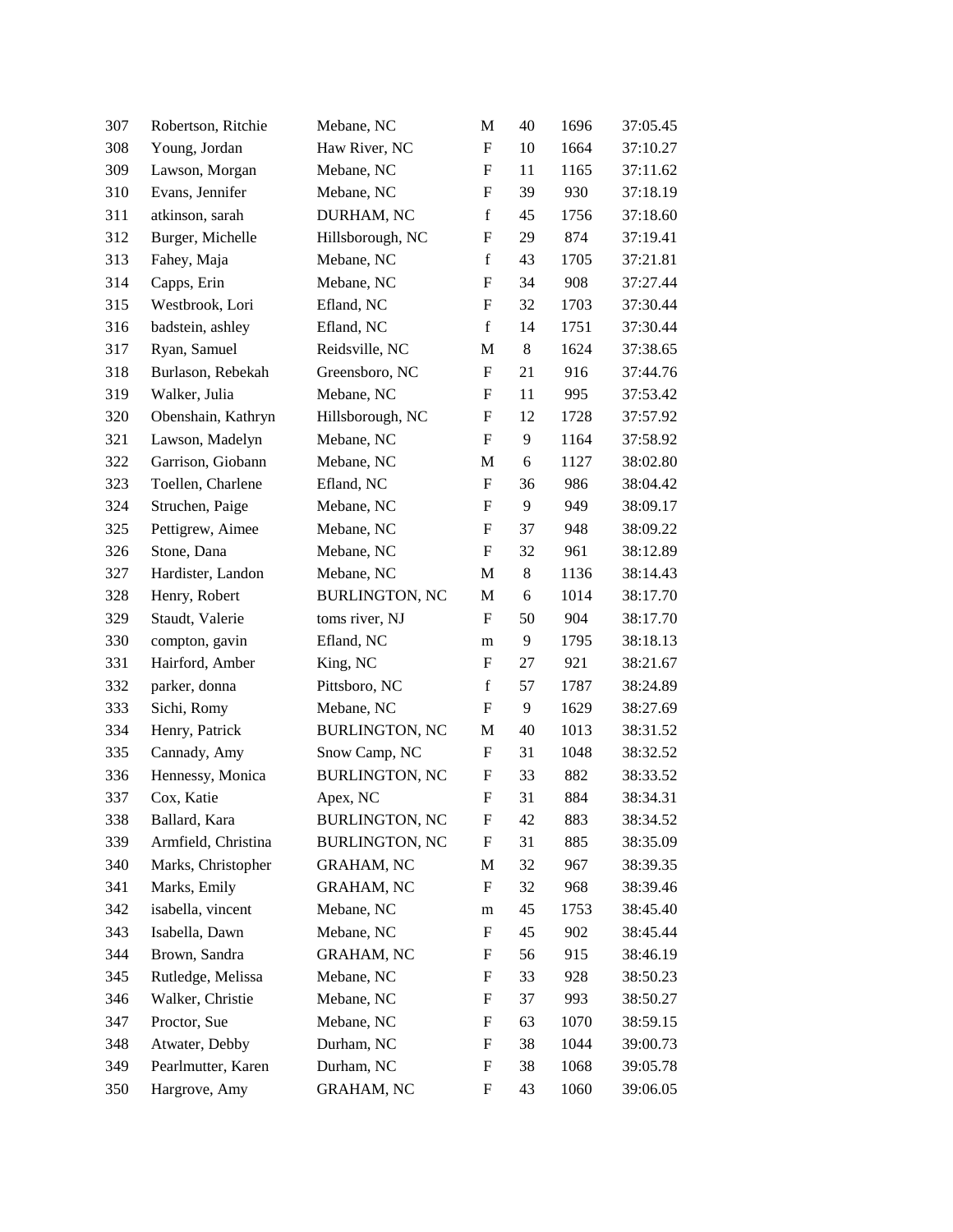| 351 | patterson, ryan        | Mebane, NC            | m                         | 40     | 1755 | 39:07.21 |
|-----|------------------------|-----------------------|---------------------------|--------|------|----------|
| 352 | Patterson, Brianna     | Mebane, NC            | F                         | 9      | 1603 | 39:07.42 |
| 353 | Ray, Laura             | Haw River, NC         | F                         | 8      | 1613 | 39:08.22 |
| 354 | Horn, Seth             | Mebane, NC            | M                         | 9      | 1144 | 39:09.02 |
| 355 | Mims, Kamari           | <b>BURLINGTON, NC</b> | $\boldsymbol{\mathrm{F}}$ | 8      | 1185 | 39:14.32 |
| 356 | Seagroves, Carson      | Mebane, NC            | M                         | 9      | 1627 | 39:20.93 |
| 357 | Rice, Lanier           | Mebane, NC            | M                         | 10     | 1616 | 39:21.18 |
| 358 | Cole, Adam             | Mebane, NC            | M                         | 9      | 1103 | 39:26.00 |
| 359 | Seagroves, Aiden       | Mebane, NC            | M                         | $\tau$ | 1626 | 39:26.45 |
| 360 | Lester, Nicole         | Mebane, NC            | F                         | 28     | 953  | 39:30.89 |
| 361 | Seagroves, Alison      | Mebane, NC            | F                         | 40     | 1771 | 39:31.23 |
| 362 | Newsome, Cecelia       | <b>BURLINGTON, NC</b> | F                         | 7      | 1192 | 39:37.23 |
| 363 | McCormick, Kelly       | Durham, NC            | F                         | 31     | 919  | 39:38.41 |
| 364 | Gunter, Julie          | <b>BURLINGTON, NC</b> | F                         | 29     | 1059 | 39:39.25 |
| 365 | Davidson, Haley        | Efland, NC            | F                         | 12     | 1730 | 39:40.88 |
| 366 | Macomson, Kim          | Mebane, NC            | $\boldsymbol{\mathrm{F}}$ | 42     | 1064 | 39:44.90 |
| 367 | Hicks, Jillian         | Mebane, NC            | F                         | 30     | 807  | 39:54.92 |
| 368 | Swain, Ginger          | Burlington, NC        | F                         | 40     | 996  | 39:58.37 |
| 369 | Brandt, Sarah          | Mebane, NC            | F                         | 9      | 1672 | 39:58.70 |
| 370 | Norrod, Robin          | Greensboro, NC        | F                         | 32     | 955  | 39:59.28 |
| 371 | Little, Erika          | <b>GRAHAM, NC</b>     | F                         | 28     | 1168 | 40:02.28 |
| 372 | Worcester, Rachel      | <b>GRAHAM, NC</b>     | F                         | 9      | 1662 | 40:12.28 |
| 373 | Ray, Tolar             | Haw River, NC         | $\mathbf M$               | 11     | 1614 | 40:14.35 |
| 374 | Dunkley, Stephen       | <b>GRAHAM, NC</b>     | M                         | 45     | 888  | 40:15.28 |
| 375 | Bollinger, Christopher | Efland, NC            | $\mathbf M$               | 11     | 970  | 40:20.12 |
| 376 | Bowland, Tammy         | Burlington, NC        | F                         | 54     | 1670 | 40:21.71 |
| 377 | Causey, Cynthia        | <b>GRAHAM, NC</b>     | F                         | 45     | 981  | 40:24.87 |
| 378 | daby, amber            | Liberty, NC           | $\mathbf f$               | 34     | 791  | 40:29.60 |
| 379 | shoffner, misty        | Snow Camp, NC         | $\mathbf f$               | 36     | 1740 | 40:32.14 |
| 380 | Blythe, Jennifer       | Gibsonville, NC       | F                         | 32     | 1724 | 40:35.67 |
| 381 | Chavez, Jennifer       | <b>BURLINGTON, NC</b> | F                         | 37     | 1016 | 40:37.84 |
| 382 | Green, Casper          | Mebane, NC            | M                         | 8      | 1133 | 40:38.12 |
| 383 | Korneluk, Brent        | Mebane, NC            | $\mathbf M$               | 10     | 1160 | 40:42.80 |
| 384 | Newsome, Kelsie        | Mebane, NC            | F                         | 10     | 1195 | 40:43.53 |
| 385 | Simpson, Jack          | <b>BURLINGTON, NC</b> | M                         | 10     | 1015 | 40:44.82 |
| 386 | williams, ce'darion    | Mebane, NC            | m                         | $\tau$ | 1791 | 40:54.24 |
| 387 | Weaver, Teresa         | Greensboro, NC        | F                         | 58     | 1701 | 41:00.39 |
| 388 | Young, Jennifer        | Haw River, NC         | F                         | 38     | 1704 | 41:04.28 |
| 389 | Allred, Teri           | Mebane, NC            | F                         | 25     | 1666 | 41:04.68 |
| 390 | Price, Clay            | Mebane, NC            | M                         | 10     | 1607 | 41:07.28 |
| 391 | Brouwer, Ethan         | Mebane, NC            | $\mathbf M$               | 9      | 1091 | 41:09.28 |
| 392 | Denny, Will            | Elon, NC              | M                         | 6      | 1115 | 41:09.28 |
| 393 | Terrell, David         | Mebane, NC            | M                         | 10     | 1647 | 41:10.28 |
| 394 | Faucette, Jack         | Mebane, NC            | M                         | 10     | 1121 | 41:11.28 |
|     |                        |                       |                           |        |      |          |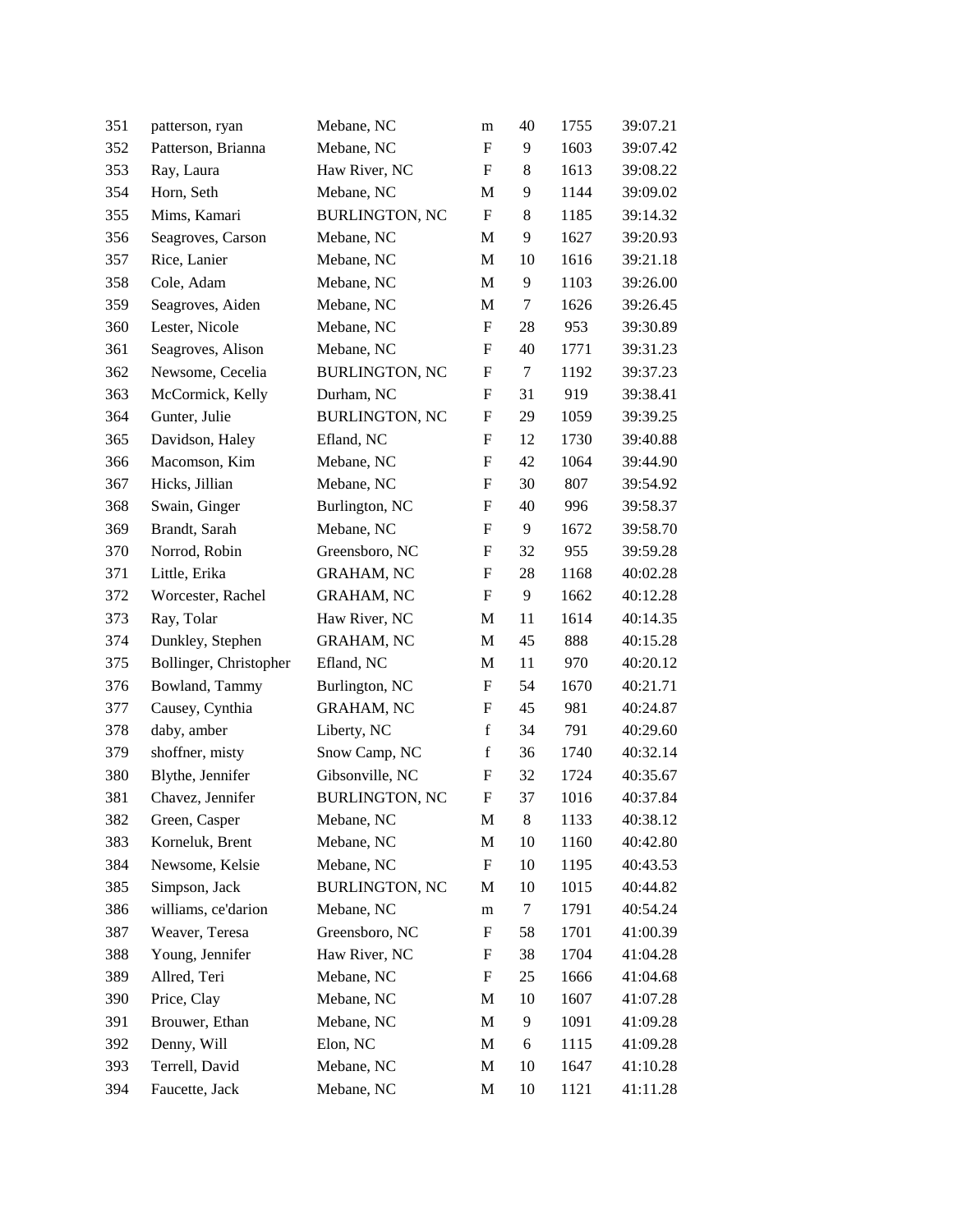| 395 | Mayorga, Tiani      | Mebane, NC            | F                         | 11      | 1181 | 41:11.28 |
|-----|---------------------|-----------------------|---------------------------|---------|------|----------|
| 396 | Preston, Amy        | Mebane, NC            | $\boldsymbol{\mathrm{F}}$ | $\,8$   | 1605 | 41:14.28 |
| 397 | Preston, Angela     | Mebane, NC            | F                         | 43      | 1606 | 41:15.92 |
| 398 | moare, raheem       | Burlington, NC        | m                         | 12      | 1780 | 41:32.76 |
| 399 | Sims, Brooks        | Mebane, NC            | M                         | 8       | 1631 | 41:34.20 |
| 400 | Drumgold, Alana     | <b>BURLINGTON, NC</b> | $\boldsymbol{\mathrm{F}}$ | 9       | 1116 | 41:34.83 |
| 401 | Williamson, Ezekiel | Haw River, NC         | M                         | 8       | 1661 | 41:36.19 |
| 402 | nichols, elaine     | Haw River, NC         | $\mathbf f$               | 40      | 1769 | 41:36.38 |
| 403 | DeHart, Rita        | Raleigh, NC           | F                         | 58      | 1711 | 41:46.18 |
| 404 | Newsome, Jennifer   | <b>BURLINGTON, NC</b> | F                         | 41      | 1194 | 41:47.49 |
| 405 | Fisher, Ethan       | Mebane, NC            | $\mathbf M$               | $\tau$  | 1124 | 42:19.02 |
| 406 | Hawks, Hannah       | Mebane, NC            | F                         | $\,8$   | 1141 | 42:22.93 |
| 407 | Burns, Emily        | Mebane, NC            | F                         | 9       | 1096 | 42:23.47 |
| 408 | Maxim, Cameron      | Mebane, NC            | $\mathbf M$               | 6       | 1177 | 42:23.93 |
| 409 | Smith, Isabella     | Mebane, NC            | $\boldsymbol{\mathrm{F}}$ | $\,8\,$ | 1634 | 42:27.38 |
| 410 | Lewis, Ryan         | Mebane, NC            | M                         | 7       | 1167 | 42:28.40 |
| 411 | Denny, Landon       | Elon, NC              | M                         | 8       | 1114 | 42:29.33 |
| 412 | Denny, Heather      | Elon, NC              | $\boldsymbol{F}$          | 33      | 1113 | 42:29.65 |
| 413 | Horner, Reba        | Mebane, NC            | F                         | 6       | 1146 | 42:32.40 |
| 414 | compton, kristen    | Efland, NC            | $\mathbf f$               | 43      | 1793 | 42:34.40 |
| 415 | white, lydia        | Mebane, NC            | $\mathbf f$               | 36      | 748  | 42:34.84 |
| 416 | Walton, Meagan      | Kitty Hawk, NC        | F                         | 22      | 980  | 42:42.50 |
| 417 | morton, david       | Mebane, NC            | m                         | 31      | 52   | 42:44.50 |
| 418 | burns, julie        | Mebane, NC            | $\mathbf f$               | 40      | 649  | 42:48.23 |
| 419 | Gray, Aubrey        | Mebane, NC            | F                         | $\,8\,$ | 1023 | 42:50.69 |
| 420 | Stokes, Jackson     | Mebane, NC            | $\mathbf M$               | 9       | 1640 | 42:57.69 |
| 421 | Badstein, Courtney  | Efland, NC            | $\boldsymbol{F}$          | 16      | 1045 | 43:03.69 |
| 422 | O'Sullivan, Jessica | Mebane, NC            | F                         | 29      | 1066 | 43:05.09 |
| 423 | Miller, Carli       | Mebane, NC            | F                         | $\,8\,$ | 1184 | 43:07.01 |
| 424 | Wilson, Shanon      | <b>BURLINGTON, NC</b> | F                         | 41      | 1078 | 43:07.71 |
| 425 | Gray, Steven        | Mebane, NC            | $\mathbf M$               | 33      | 1022 | 43:10.09 |
| 426 | Newsome, Jared      | Mebane, NC            | M                         | $\,8$   | 1193 | 43:11.57 |
| 427 | Scotto, April       | greensboro, NC        | F                         | 38      | 900  | 43:12.34 |
| 428 | Brooks, Pam         | Burlington, NC        | F                         | 35      | 1763 | 43:14.47 |
| 429 | Swain, Tina         | Burlington, NC        | F                         | 42      | 1024 | 43:25.52 |
| 430 | smith, sunny        | Mebane, NC            | $\mathbf f$               | 24      | 1798 | 43:29.23 |
| 431 | Leon, Elizabeth     | <b>GRAHAM, NC</b>     | F                         | 25      | 984  | 43:29.68 |
| 432 | Stracke, Sylvia     | Haw River, NC         | F                         | 56      | 1781 | 43:36.53 |
| 433 | sykes, adrian       | Mebane, NC            | M                         | 8       | 1042 | 43:44.65 |
| 434 | sykes, jamison      | Mebane, NC            | M                         | 11      | 1041 | 43:48.90 |
| 435 | norris, heather     | Burlington, NC        | $\mathbf f$               | 23      | 1774 | 44:00.68 |
| 436 | brooks, tori        | Burlington, NC        | $\mathbf f$               | 9       | 1762 | 44:30.68 |
| 437 | Newsome, Veronica   | <b>BURLINGTON, NC</b> | F                         | 10      | 1197 | 44:36.04 |
| 438 | Oravsky, Jennifer   | Mebane, NC            | ${\bf F}$                 | 40      | 989  | 44:43.64 |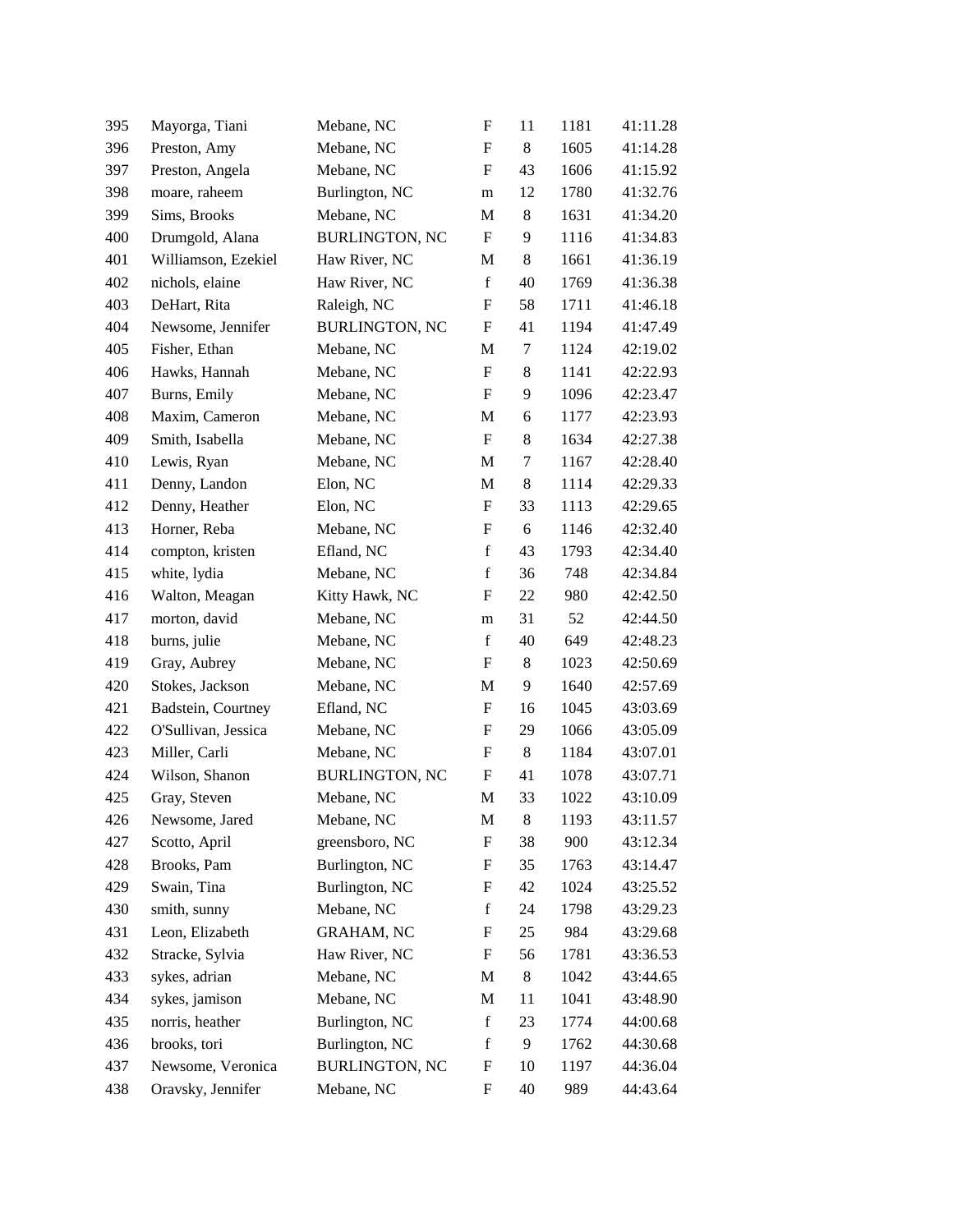| 439 | Knighten, Lake      | Mebane, NC            | M                         | 8          | 1159 | 44:45.83 |
|-----|---------------------|-----------------------|---------------------------|------------|------|----------|
| 440 | Coleman, Brandon    | Haw River, NC         | M                         | 7          | 1104 | 44:46.62 |
| 441 | Tronbarger, Dylan   | Mebane, NC            | M                         | $\,8$      | 1650 | 44:49.68 |
| 442 | Greeson, Ellen      | <b>BURLINGTON, NC</b> | F                         | 51         | 1135 | 44:50.55 |
| 443 | Bowers, Caelyn      | Mebane, NC            | $\boldsymbol{\mathrm{F}}$ | $\,8$      | 1088 | 44:52.80 |
| 444 | Kelly, Lilly Ann    | Mebane, NC            | $\boldsymbol{\mathrm{F}}$ | $\,8\,$    | 1157 | 44:53.26 |
| 445 | McGilvray, Austin   | Mebane, NC            | M                         | 16         | 992  | 44:53.80 |
| 446 | Palone, Austin      | Haw River, NC         | M                         | 10         | 1602 | 44:58.13 |
| 447 | Gregory, Cindy      | Mebane, NC            | F                         | 55         | 1057 | 45:11.77 |
| 448 | Rush, Emily         | Mebane, NC            | F                         | $\,8\,$    | 1622 | 45:19.45 |
| 449 | Favorite, Bonnie    | Mebane, NC            | ${\bf F}$                 | 58         | 1054 | 45:24.14 |
| 450 | Rush, Veronica      | Mebane, NC            | F                         | 39         | 965  | 45:24.46 |
| 451 | Frazier, Amy        | Burlington, NC        | $\mathbf F$               | 43         | 1681 | 45:51.08 |
| 452 | walker, penny       | Elon, NC              | $\mathbf f$               | 42         | 1775 | 45:52.06 |
| 453 | Kundrata, Jo'el     | Mebane, NC            | ${\bf F}$                 | 43         | 893  | 45:54.06 |
| 454 | dixon, karen        | <b>GRAHAM, NC</b>     | $\mathbf f$               | 56         | 1788 | 46:01.06 |
| 455 | Badstein, Jan       | Efland, NC            | F                         | 45         | 1046 | 46:06.06 |
| 456 | Slayton, Brandon    | Haw River, NC         | M                         | 9          | 1632 | 46:10.06 |
| 457 | kim, sarah          | Mebane, NC            | $\mathbf f$               | $\,8\,$    | 1778 | 46:17.82 |
| 458 | Starnes, Alyssa     | Mebane, NC            | F                         | 10         | 1639 | 46:46.87 |
| 459 | Fogleman, Rachel    | Mebane, NC            | F                         | 10         | 1125 | 46:47.98 |
| 460 | Martinho, Brianna   | Mebane, NC            | F                         | 10         | 1175 | 46:48.90 |
| 461 | Riley, McKenzie     | Mebane, NC            | F                         | 9          | 1619 | 46:48.91 |
| 462 | Riley, Candace      | Mebane, NC            | F                         | 41         | 1617 | 46:49.78 |
| 463 | Auditori, Griffin   | Mebane, NC            | M                         | $8\,$      | 1081 | 46:51.95 |
| 464 | Mayorga, Emily      | Mebane, NC            | $\boldsymbol{\mathrm{F}}$ | 40         | 1179 | 46:55.95 |
| 465 | Walker, Zachary     | Mebane, NC            | M                         | $\,8\,$    | 1653 | 47:49.95 |
| 466 | Nodell, Sarah       | Greensboro, NC        | F                         | 21         | 988  | 48:06.24 |
| 467 | Maliski, Neva       | Mebane, NC            | F                         | 11         | 1171 | 48:12.15 |
| 468 | Olivia, Potter      | Mebane, NC            | F                         | 8          | 1601 | 48:13.20 |
| 469 | Clayton, Abby       | <b>GRAHAM, NC</b>     | F                         | 10         | 1102 | 48:14.05 |
| 470 | Williams, Alexis    | Mebane, NC            | F                         | 10         | 1660 | 48:15.32 |
| 471 | Warren, Kolbey      | Mebane, NC            | M                         | 9          | 1655 | 48:16.17 |
| 472 | Horner, Brittney    | Mebane, NC            | F                         | 8          | 1145 | 48:16.41 |
| 473 | Auditori, Madeleine | Mebane, NC            | F                         | $\sqrt{5}$ | 1082 | 48:17.73 |
| 474 | Morris, Emily       | Mebane, NC            | F                         | 7          | 1187 | 48:24.19 |
| 475 | Murray, Alan        | <b>GRAHAM, NC</b>     | M                         | 57         | 1190 | 48:24.73 |
| 476 | Malone, Becky       | Mebane, NC            | $\boldsymbol{\mathrm{F}}$ | 38         | 1172 | 48:25.60 |
| 477 | Malone, Mattison    | Mebane, NC            | F                         | 6          | 1173 | 48:26.65 |
| 478 | Lowry, Ava          | Mebane, NC            | F                         | 7          | 1170 | 48:45.77 |
| 479 | Hawkins, Maci       | Mebane, NC            | F                         | 7          | 1139 | 48:46.29 |
| 480 | Tanner, Alicia      | Mebane, NC            | F                         | 36         | 1708 | 49:11.35 |
| 481 | Tanner, Mason       | Mebane, NC            | M                         | 6          | 1643 | 49:11.38 |
| 482 | greenert, jordan    | Mebane, NC            | $\mathbf f$               | 13         | 718  | 49:14.78 |
|     |                     |                       |                           |            |      |          |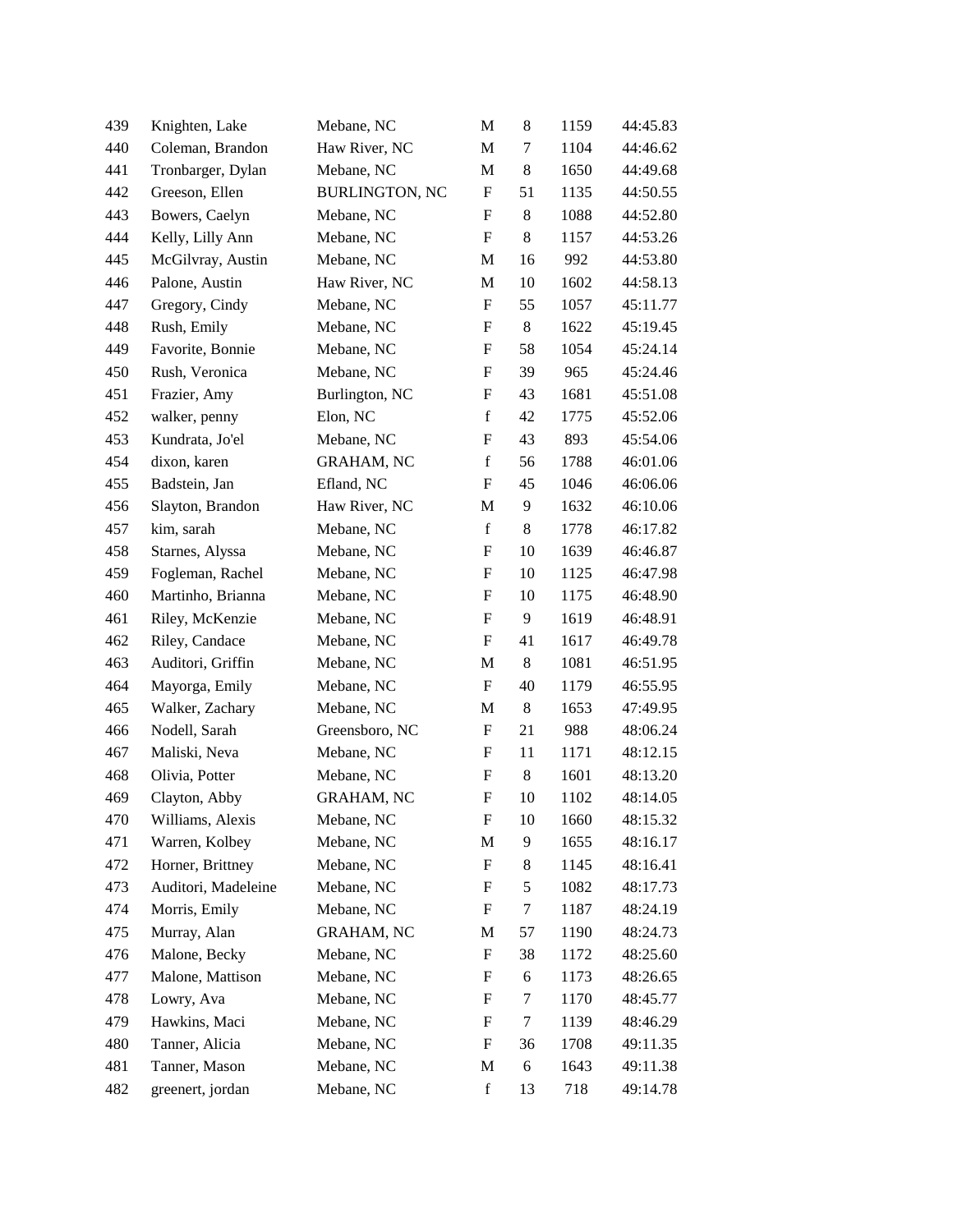| 483 | thiele, hannah       | Mebane, NC            | $\mathbf f$               | 12         | 750  | 49:15.14 |
|-----|----------------------|-----------------------|---------------------------|------------|------|----------|
| 484 | frazier, camille     | Burlington, NC        | $\mathbf f$               | 13         | 1747 | 49:16.57 |
| 485 | thiele, meghan       | Mebane, NC            | $\mathbf f$               | 10         | 759  | 49:16.64 |
| 486 | Ealy, Natalie        | Mebane, NC            | $\boldsymbol{\mathrm{F}}$ | $\,8$      | 1117 | 49:17.68 |
| 487 | Joseph, Riley        | Mebane, NC            | F                         | 8          | 1155 | 49:19.49 |
| 488 | Nogues, Wesley       | Mebane, NC            | M                         | 10         | 1600 | 49:33.90 |
| 489 | Dellinger, Melanie   | Haw River, NC         | F                         | 10         | 1112 | 49:56.90 |
| 490 | mccue, mitchell      | Mebane, NC            | m                         | $\,8$      | 1744 | 50:12.47 |
| 491 | Enoch, Jenness       | Mebane, NC            | $\boldsymbol{\mathrm{F}}$ | 30         | 1118 | 50:22.18 |
| 492 | Martin, Tara         | Mebane, NC            | F                         | 50         | 1174 | 50:24.09 |
| 493 | Nicholson, Jaclyn    | <b>GRAHAM, NC</b>     | F                         | 28         | 1198 | 50:24.42 |
| 494 | dixon, justin        | Mebane, NC            | m                         | 31         | 1768 | 50:28.02 |
| 495 | Tharrington, Sheila  | WAKE FOREST, NC       | F                         | 48         | 1700 | 50:34.53 |
| 496 | Nogues, Tina         | Mebane, NC            | F                         | 38         | 942  | 50:54.79 |
| 497 | Harris, Stacey       | Chapel Hill, NC       | F                         | 36         | 923  | 51:34.17 |
| 498 | Mann, Kristi         | Pittsboro, NC         | $\boldsymbol{\mathrm{F}}$ | 40         | 922  | 51:34.31 |
| 499 | golden, maegan       | <b>BURLINGTON, NC</b> | $\mathbf f$               | 24         | 1777 | 51:34.87 |
| 500 | jones, chase         | Mebane, NC            | m                         | $\,8\,$    | 809  | 52:08.46 |
| 501 | jones, kim           | Mebane, NC            | $\mathbf f$               | 30         | 817  | 52:09.06 |
| 502 | Rainey, Tyler        | Mebane, NC            | $\mathbf f$               | 6          | 1611 | 52:23.48 |
| 503 | Hawkins, Max         | Chapel Hill, NC       | M                         | $\sqrt{5}$ | 1140 | 53:15.28 |
| 504 | Hawkins, Liza        | Chapel Hill, NC       | F                         | 46         | 1138 | 53:15.37 |
| 505 | Mayorga, Lionala     | Mebane, NC            | F                         | 6          | 1180 | 53:28.41 |
| 506 | Ballard, Madison     | <b>BURLINGTON, NC</b> | F                         | 6          | 1083 | 53:31.14 |
| 507 | Hulsey, Lillian      | Mebane, NC            | F                         | 30         | 1148 | 53:31.88 |
| 508 | Ballard, Mikki       | <b>BURLINGTON, NC</b> | F                         | 35         | 1084 | 53:32.94 |
| 509 | Hulsey, Donna        | Mebane, NC            | F                         | 30         | 1149 | 53:39.67 |
| 510 | Smith, Lake          | Mebane, NC            | M                         | 6          | 1635 | 53:44.59 |
| 511 | McGrath, TJ          | Mebane, NC            | m                         | $\sqrt{5}$ | 743  | 53:48.61 |
| 512 | Tapp, Tanner         | <b>BURLINGTON, NC</b> | M                         | 8          | 1644 | 53:51.12 |
| 513 | Riley, Ethan         | Mebane, NC            | M                         | 8          | 1618 | 53:56.09 |
| 514 | Linville, John       | Mebane, NC            | M                         | 8          | 1030 | 53:57.80 |
| 515 | wheeler, allen       | Burlington, NC        | m                         | 16         | 1750 | 54:57.18 |
| 516 | Nicky, Nathan        | Haw River, NC         | M                         | 10         | 1199 | 55:00.87 |
| 517 | Sievenpiper, Thorina | <b>GRAHAM, NC</b>     | F                         | 30         | 1630 | 55:20.61 |
| 518 | cranford, kathryn    | Mebane, NC            | $\mathbf f$               | 44         | 623  | 55:29.10 |
| 519 | Wiggs, Tiffany       | Mebane, NC            | F                         | 23         | 1039 | 56:06.67 |
| 520 | White, Jeremy        | Mebane, NC            | M                         | 24         | 1038 | 56:06.75 |
| 521 | perez, elizabeth     | Mebane, NC            | $\mathbf f$               | 21         | 1790 | 57:01.03 |
| 522 | wilson, bethany      | Mebane, NC            | m                         | 30         | 1792 | 57:02.46 |
| 523 | bauerband, julie     | Mebane, NC            | $\mathbf f$               | 51         | 1745 | 57:15.64 |
| 524 | Davis, Ema           | Mebane, NC            | F                         | 9          | 1109 | 57:17.35 |
| 525 | Byrd, Lillie         | Mebane, NC            | F                         | 7          | 1098 | 57:56.81 |
| 526 | Byrd, Cindy          | Mebane, NC            | F                         | 35         | 1097 | 58:00.09 |